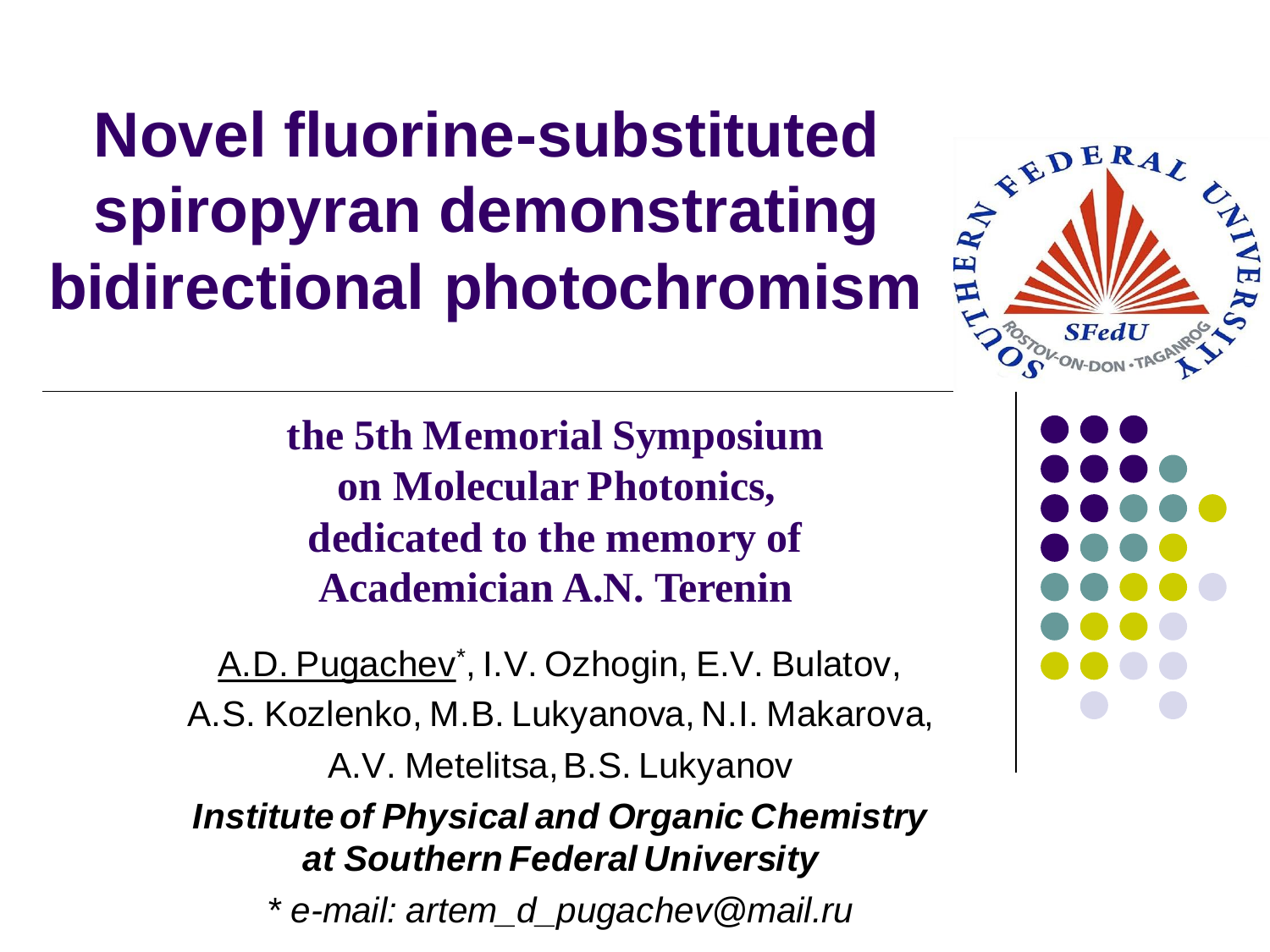### **Photochromism**

**"Photochromism is a reversible transformation of a chemical species induced in one or both directions by absorption of electromagnetic radiation between two forms, spiropyran (SP) and merocyanine (MC), having different absorption spectra."**

*IUPAC Technical Report 2001. Pure Appl. Chem., 2001, 73, 639-665.*



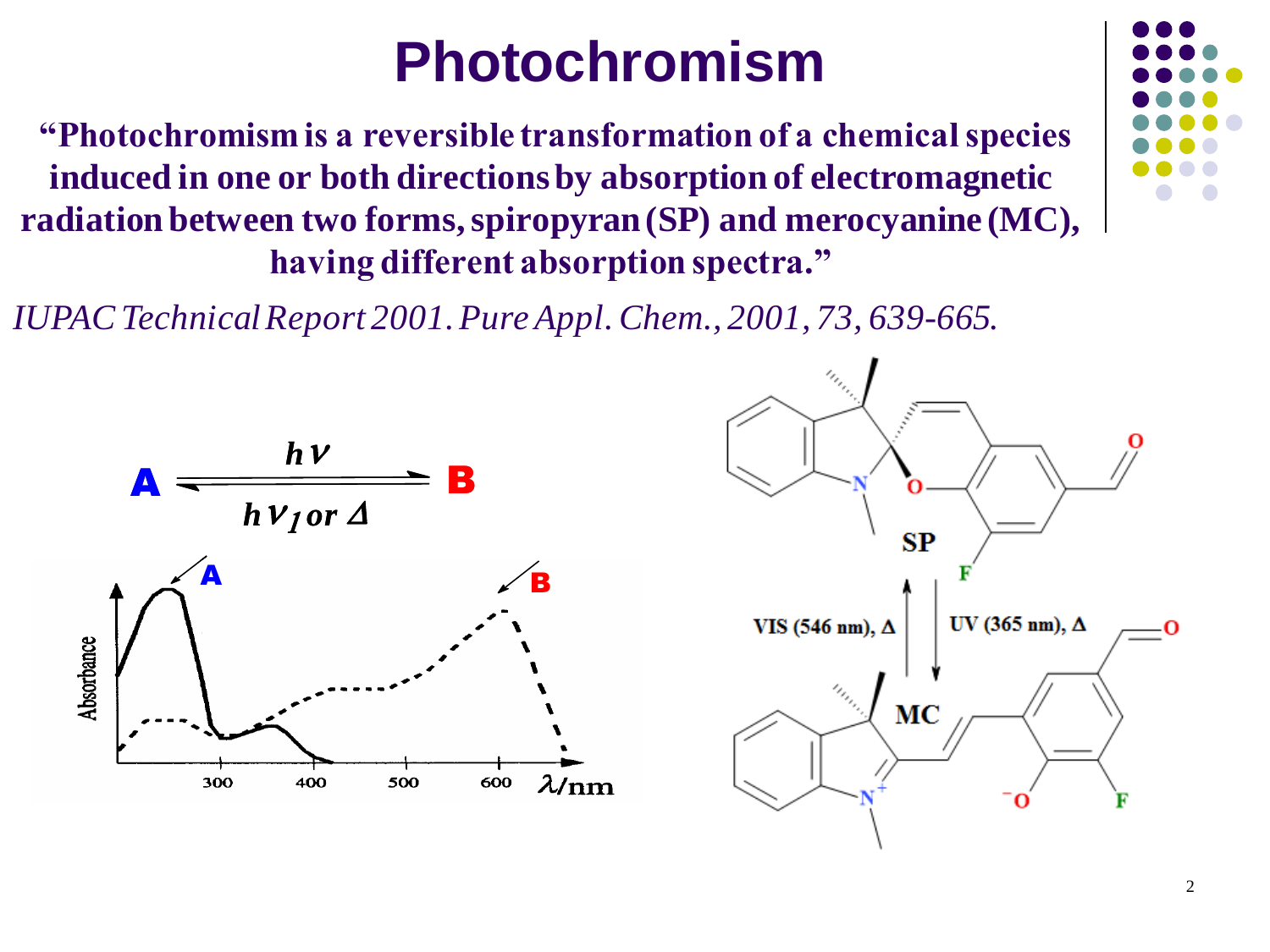## **Application of spiropyrans**







#### **Creating of fluorescent probe for bioimaging**

**Youxin Fu, Hai-Hao Han, Junji Zhang, Xiao-Peng He, Ben L. Feringa and He Tian / J. Am. Chem. Soc., 2018, 140, 8671−8674**



#### **Creating of molecular thin-film transistors**

**L.A Frolova, B.S Lukyanov et al. / J. Mat. Chem. C,2015, 44, 11675-11680**

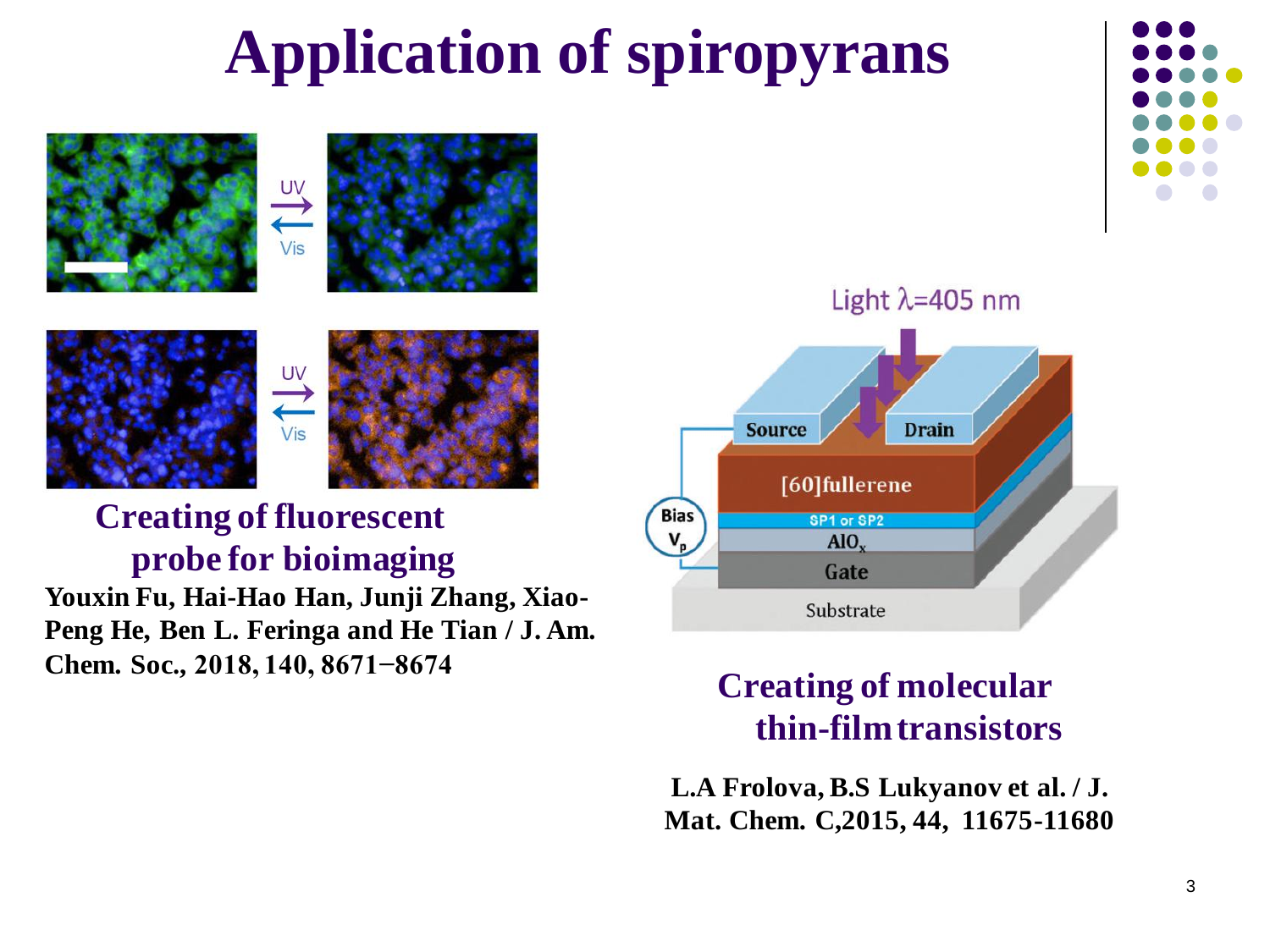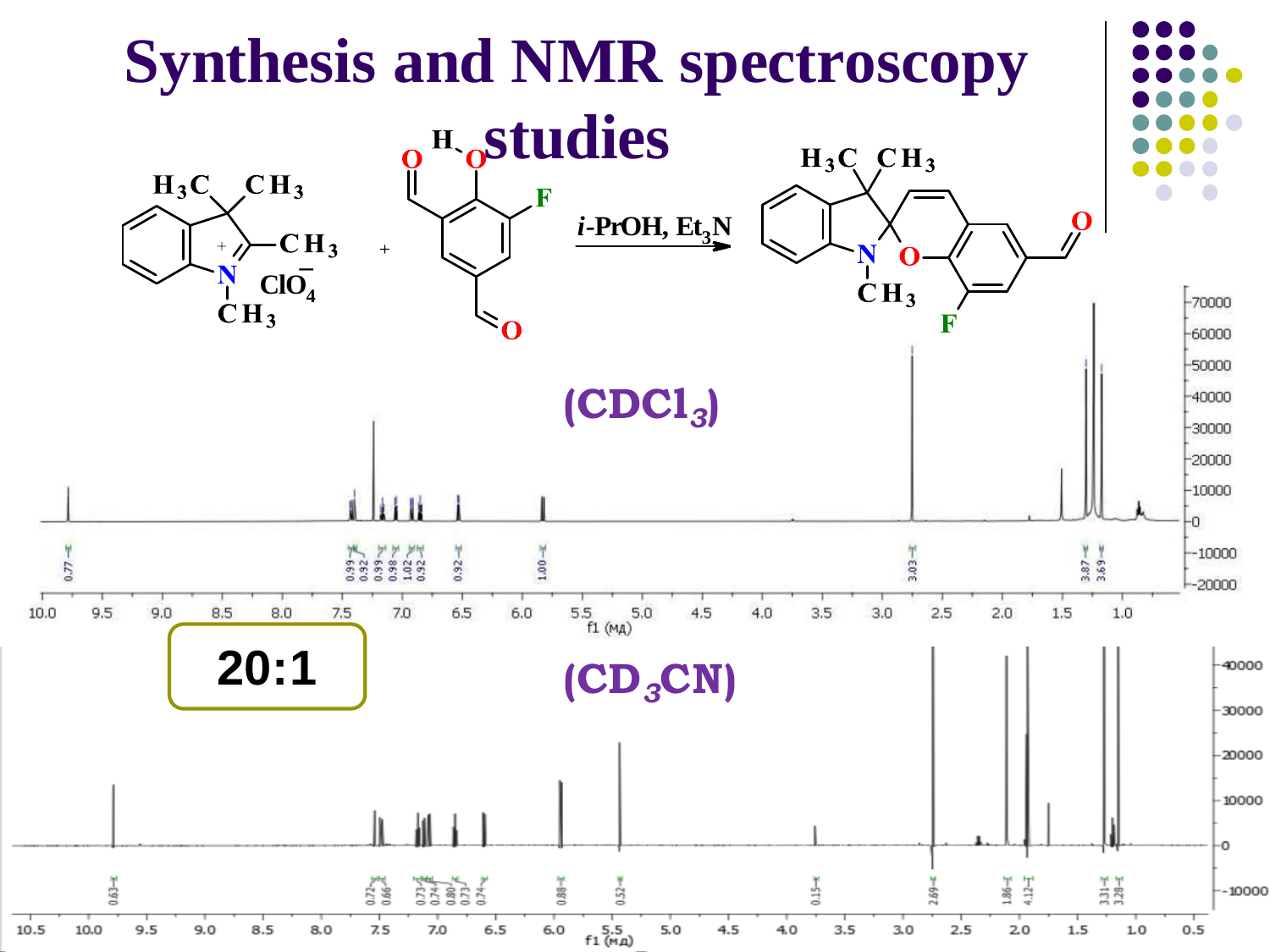

5